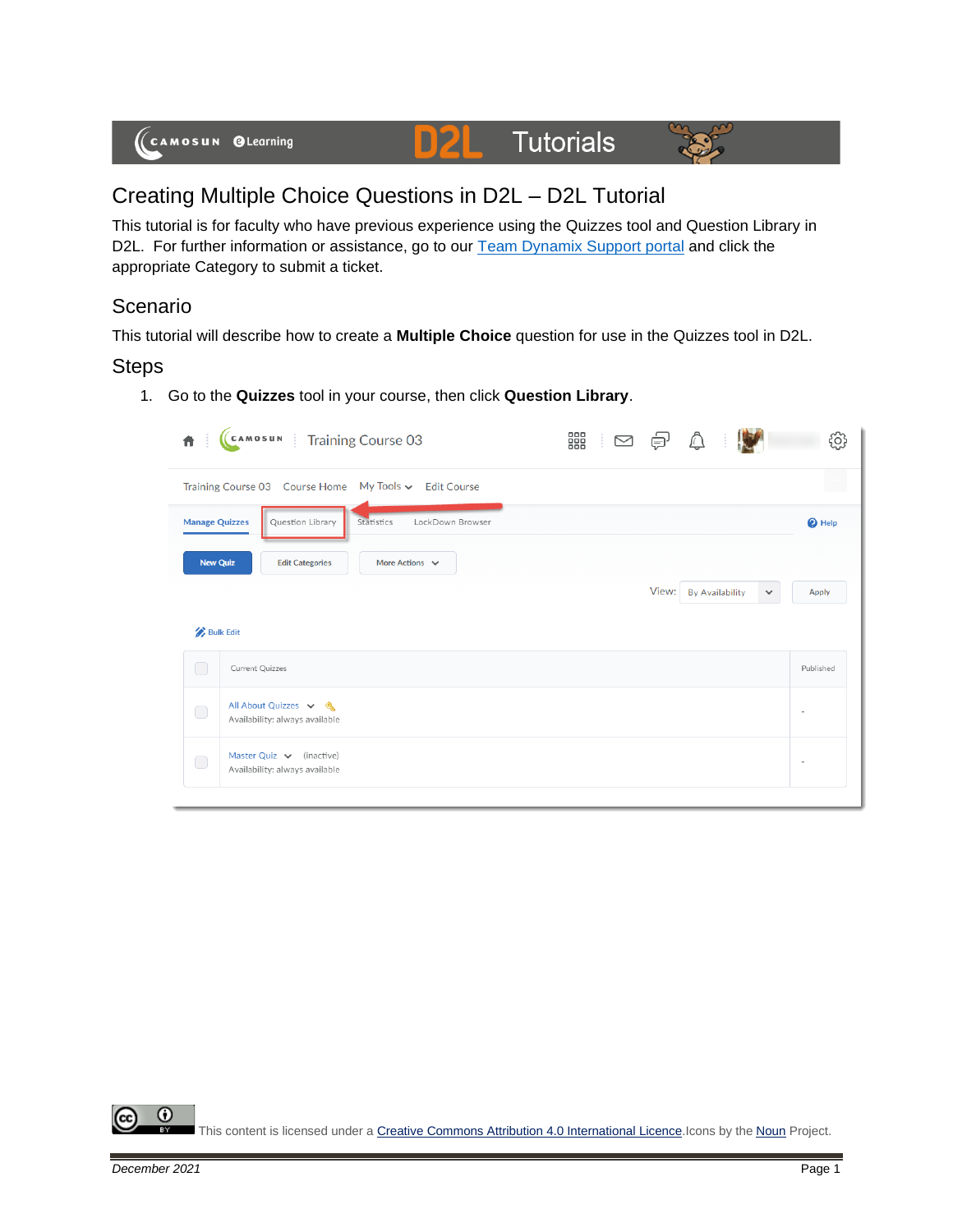2. Create a **New** → **Section** or click on the title of an existing **Section** (folder) in which to save your Short answer question. For the purposes of this tutorial, we will click **Quizzes**, and then **Week 1**.

|                                                                        |                                                                                         | Training Course 03    Course Home    My Tools v    Edit Course  |  |  |  |           |                               |
|------------------------------------------------------------------------|-----------------------------------------------------------------------------------------|-----------------------------------------------------------------|--|--|--|-----------|-------------------------------|
| 日金 Question Library ^<br>St veys<br>$\bullet$ Sely<br>asse sments      |                                                                                         | $\rightarrow$ Week 1<br>Quizzes<br>Question Library ><br>Week 1 |  |  |  |           | Settings<br><sup>O</sup> Help |
| <b>EL Ouiz</b> s<br>$\bullet$ Week 1<br><b>Week 2</b><br><b>Week 3</b> | New $\vee$<br>$\mathbf{B}$ , Move                                                       | Import $\vee$<br><b>Delete</b><br>↑↓ Order<br>Edit Values       |  |  |  |           | <b>Done Editing Questions</b> |
|                                                                        | $\bigcirc$<br>Name (click question name to edit)<br>Points<br>Type<br><b>Difficulty</b> |                                                                 |  |  |  | Mandatory | <b>Last Modified</b>          |
|                                                                        | $\bigcirc$                                                                              | Shuffling is on<br>Case Study Week 1 Quiz v<br>Ò                |  |  |  | ٠         | Jan 7, 2019 10:05 AM          |
|                                                                        |                                                                                         | <b>Total: 1 Section</b>                                         |  |  |  |           |                               |
|                                                                        |                                                                                         |                                                                 |  |  |  |           | 20 per page<br>$\checkmark$   |

3. Click New and select **Multiple Choice Question (MC)**.

| <b>■■ Question</b><br>Library                | Question Library ><br>Quizzes<br>Week 1 |               |                   |           | Settings<br>Help<br>0         |
|----------------------------------------------|-----------------------------------------|---------------|-------------------|-----------|-------------------------------|
| <b>Surveys</b><br>Self-                      | Week 1                                  |               |                   |           |                               |
| assessmer<br>Quizzes<br>$\Box$               | New $\vee$<br>Import $\vee$             |               |                   |           | <b>Done Editing Questions</b> |
| Week<br>ŦÒ<br>1                              | Sect <sub>on</sub>                      |               |                   |           |                               |
| <b>Week 2</b><br>Week 3                      | True or False Question (T/F)            |               |                   |           |                               |
| Quiz 1<br>Thuy's                             | Multiple Choice Question (MC)           | <b>Points</b> | <b>Difficulty</b> | Mandatory | <b>Last Modified</b>          |
| final<br>exam test                           | Multi-Select Question (M-S)             |               |                   |           | Jan 7, 2019 10:05 AM          |
| Respondu:<br>LockDowr                        | Written Response Question (WR)          |               |                   |           |                               |
| <b>Browser</b><br>Storage -<br><b>DO NOT</b> | <b>Short Answer Question (SA)</b>       |               |                   |           |                               |
| <b>DELETE</b>                                | Multi-Short Answer Question (MSA)       |               |                   |           | 200 per page $\sim$           |
|                                              |                                         |               |                   |           |                               |

 $\odot$ This content is licensed under [a Creative Commons Attribution 4.0 International Licence.I](https://creativecommons.org/licenses/by/4.0/)cons by the [Noun](https://creativecommons.org/website-icons/) Project.

(cc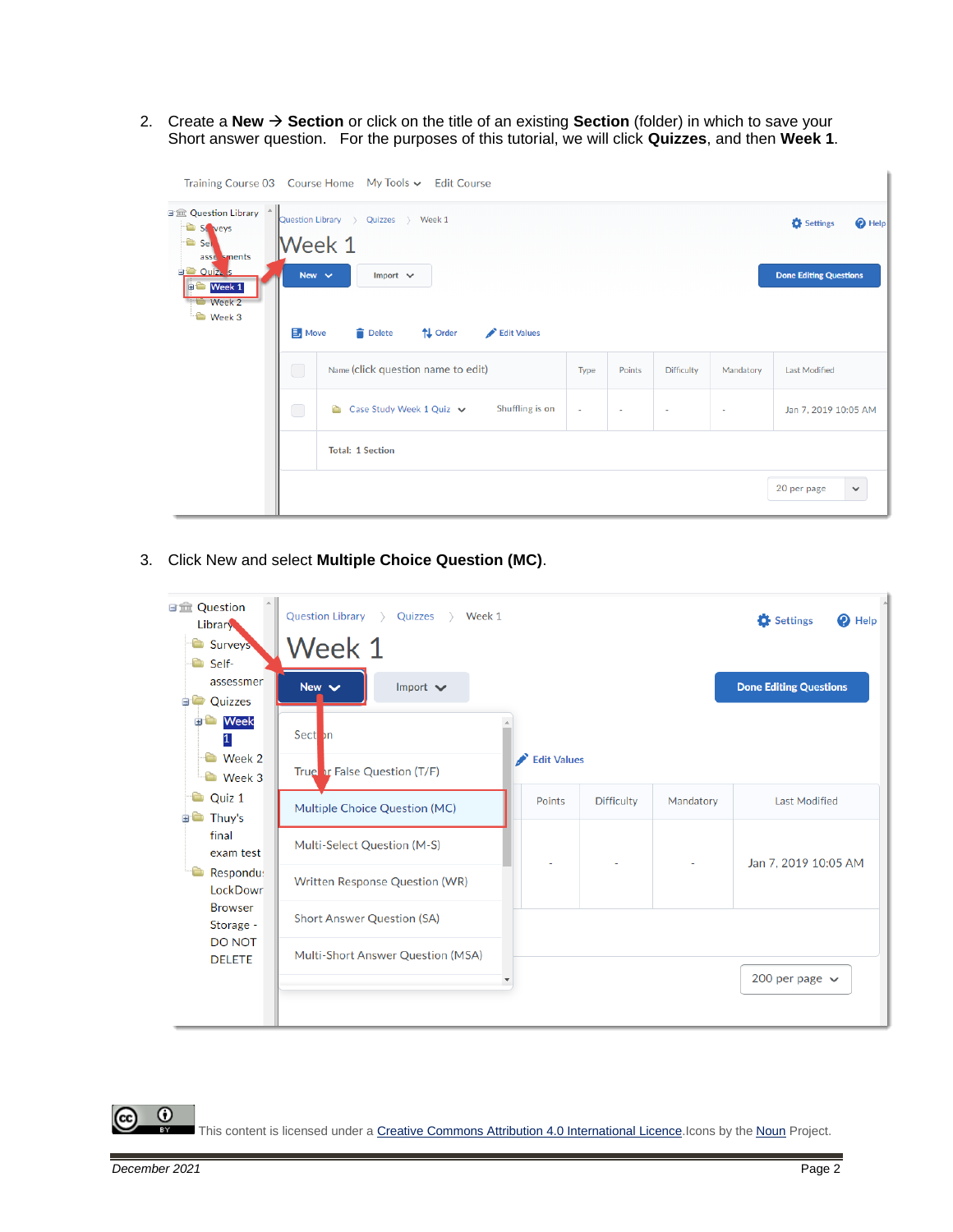4. Type your question into the **Question Text** box. You will see a **Preview** of the question begin to appear in the right-hand panel.

| Multiple Choice<br>$\check{~}$                         |   |                  |                                         | Options $\sqrt{}$ |          |                                      |  |
|--------------------------------------------------------|---|------------------|-----------------------------------------|-------------------|----------|--------------------------------------|--|
| Question Text*<br>What year did COVID-19 originate in? |   |                  |                                         |                   |          | What year did COVID-19 originate in? |  |
| Answers*                                               |   |                  |                                         |                   |          |                                      |  |
|                                                        |   |                  |                                         |                   | $\times$ |                                      |  |
|                                                        |   |                  |                                         |                   | ×        |                                      |  |
|                                                        | в | $\boldsymbol{I}$ | $\underline{\cup}$ $\infty$ $\xi$ $\xi$ |                   | $\times$ |                                      |  |
|                                                        |   |                  |                                         |                   | $\times$ |                                      |  |
| <b>Add Answer</b>                                      |   |                  |                                         |                   |          |                                      |  |
| Randomize answers for each student<br>Default Points * |   |                  |                                         |                   |          |                                      |  |
| $\mathbf{1}$                                           |   |                  |                                         |                   |          |                                      |  |
| Save<br>Cancel                                         |   |                  |                                         |                   |          |                                      |  |

5. Add the **Answers**. If you have more than four options, click the **Add Answer** link. Click the circle next to the correct answer. Select **Randomize the answers for each student** if you would like the options to appear in a different order each time the question appears to a student. And adjust the **Default Points** as needed.

| ≺<br>Back to Question Library           |                  |                                      |
|-----------------------------------------|------------------|--------------------------------------|
| Multiple Choice<br>$\checkmark$         | Options $\smile$ |                                      |
| Question Text*                          |                  | What year did COVID-19 originate in? |
| What year did COVID-19 originate in?    |                  | $\bigcirc$ 1919                      |
| Answers*                                |                  | ( ) 1999                             |
| 1919                                    | $\times$         | $\bigcirc$ 2019                      |
| 1999                                    | $\times$         | $\bigcirc$<br>2020                   |
| 2019<br>$\checkmark$                    | $\times$         |                                      |
| 2020                                    | $\times$         |                                      |
| <b>Add Answer</b>                       |                  |                                      |
| 罓<br>Randomize answers for each student |                  |                                      |
| Default Points*<br>$\mathbf{1}$         |                  |                                      |
| Cancel<br>Save<br>$\checkmark$          |                  |                                      |

 $\odot$ This content is licensed under [a Creative Commons Attribution 4.0 International Licence.I](https://creativecommons.org/licenses/by/4.0/)cons by the [Noun](https://creativecommons.org/website-icons/) Project.